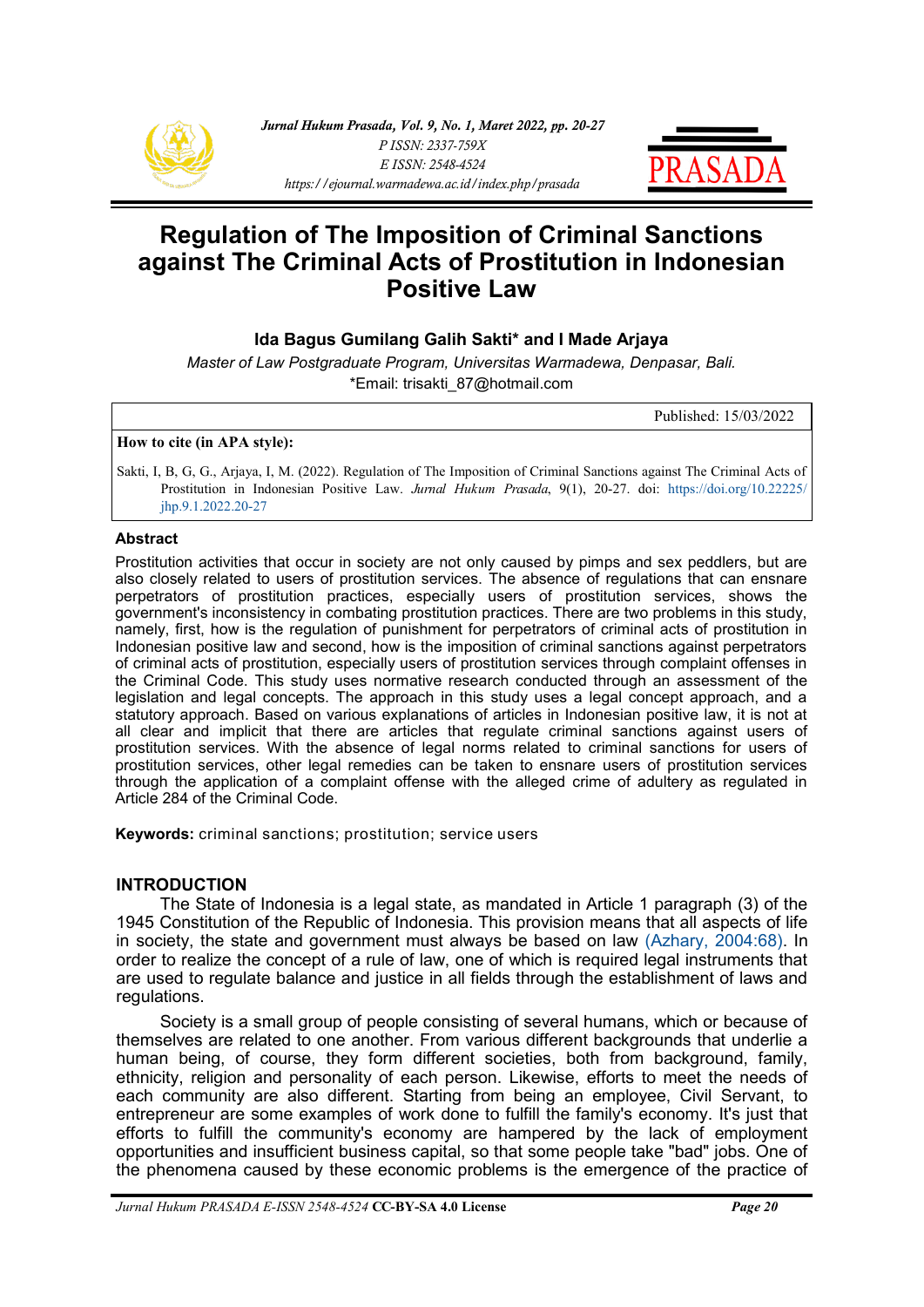prostitution.

Prostitution raises pros and cons in society. According to the people who are against it, prostitution is a disease of society that is contrary to the spirit of the nation and also challenges human dignity which has been explicitly stated in Law no. 39 of 1999 concerning Human Rights. In article 20 paragraph (2) of Law no. 39 of 1999 concerning Human Rights states that "slavery or servitude, slave trade, trafficking in women, and all acts of any kind with a similar purpose are prohibited". The existence of prostitution is often opposed by the community, especially those who are against it. For people who are pro, prostitution presents a tremendous economic impact. For example, the existence of localization for sex peddlers, this has an economic impact on local residents, namely people who carry out businesses such as opening shops, street vendors, or sex brokers [\(Bachtiar & Purnomo, 2007:30\).](#page-7-0) The existence of these pros and cons illustrates the two opposite sides related to the existence of prostitution.

The occurrence of the practice of prostitution is not only determined by the presence of sex peddlers, but is also influenced by the demand from sex users or users of prostitution services and the participation of brokers or pimps. So prostitution here is not merely a symptom of moral violation but has become a trading activity. The phenomenon of prostitution is still a homework for the government that has not been resolved, although many efforts have been made by the government, both preventive and repressive. This is inseparable from the "demand" for the services of sex workers which is still high. Besides that, the practice of prostitution is an alternative for some people in an effort to meet economic needs.

Profession as a sex peddler, is a phenomenon in society that is not foreign anymore. This woman's identical profession is mostly caused by economic factors. The choice of easy work with lucrative rewards is the biggest reason why some women fall into this profession. Likewise, the lack of intellectual abilities that affect the mindset so that they take shortcuts to earn income. Being a sex worker is considered a promising profession because by being a female sex worker, money can be easily earned. Another point of view of being a sex peddler is of course the negative stigma from the community. In addition, the threat of disease also overshadows the sex peddlers.

In contrast to sex peddlers, sex users or users of prostitution services as one of the parties in the practice of prostitution, are actually separated from the negative stigma. In fact, it is the users of prostitution services that determine the increasing number of prostitution practices that occur. The principle of economics is that when there is demand, there is also supply. As long as there is demand from users of prostitution services, the practice of prostitution will never run out. This is exacerbated by the absence of positive Indonesian legal provisions that regulate perpetrators of criminal acts of prostitution, especially sex peddlers and users of prostitution services, and only regulates brothel owners and pimps/pimps/providers of prostitution services only.

Based on the Criminal Code, related to prostitution is regulated in Article 296 of the Criminal Code and Article 506 of the Criminal Code. Article 296 of the Criminal Code states that anyone whose livelihood or habit is to intentionally commit or facilitate obscene acts with other people is threatened with a maximum imprisonment of one year and four months or a maximum fine of fifteen thousand rupiahs. Meanwhile, Article 506 of the Criminal Code states that anyone who takes advantage of the obscene act of a woman and makes it a search, is threatened with a maximum imprisonment of one year. In this article, there are no elements that regulate criminal sanctions against sex peddlers or users of prostitution services, which is emphasized in the article only the punishment of brothel owners and pimps/pimps or prostitution service providers only.

Likewise, when an assessment is carried out on users of prostitution services through the interpretation of other positive Indonesian laws, starting from the Law of the Republic of Indonesia Number 44 of 2008 concerning Pornography, Law of the Republic of Indonesia Number 19 of 2016 concerning amendments to Law Number 11 of 2008 concerning Information and Electronic Transactions, until the Law of the Republic of Indonesia Number 21 of 2007 concerning Eradication of the Crime of Trafficking in Persons, that there is not a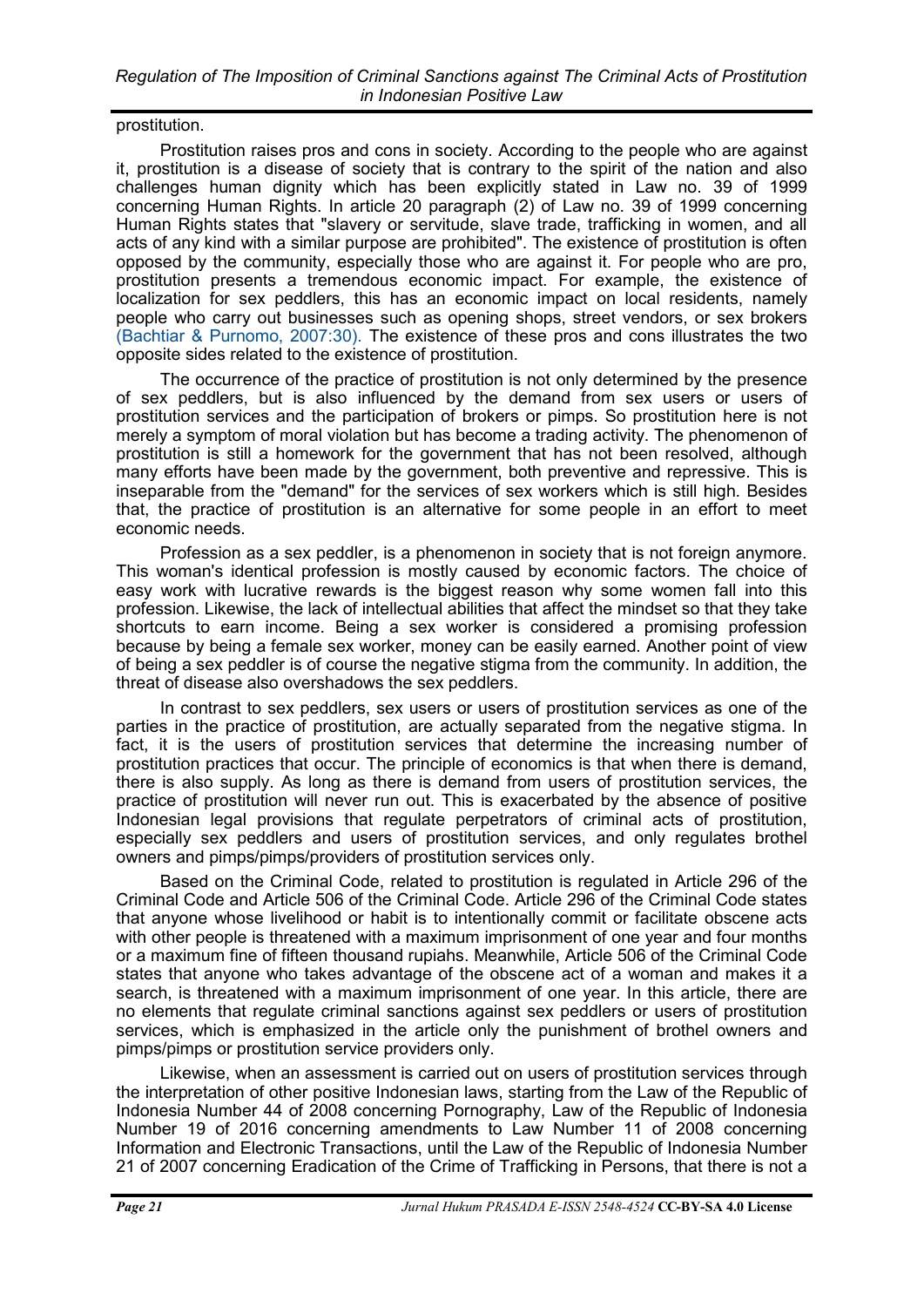## *Regulation of The Imposition of Criminal Sanctions against The Criminal Acts of Prostitution in Indonesian Positive Law*

single article that regulates criminal sanctions against users of prostitution services.

It appears that only pimps/pimps or service providers can be charged with criminal charges, while sex peddlers and users of prostitution services are not regulated in it. Even though both pimps, sex peddlers and users of prostitution services are actors who both have an important role in the crime of prostitution. In essence, the practice of prostitution can occur not only because of the existence of service providers and women who work as sex peddlers, but also because of the users of prostitution services themselves.

A previous related study conducted by [Chumairo et al. \(2021\)](#page-7-0) that examined criminal policy for client of prostitutes in positive laws in Indonesia and criminal policy for client of prostitutes to realize substantial justice. The result found that criminal policy for client of prostitutes in positive laws is not optimal. The arrangement of prostitution in particular article 296 jo. 506 KUHP only disscuss about criminal resonsibility for a pimp, so there is a legal vacuum in Indonesia's penal formulation policy that regulates prostitution. The government's policy to close brothels in Indonesia still raises problems as it is not followed by reformulation of criminal laws that regulate prostitution crimes. Thus, it has been necessary for criminal policy either by penal or non-penal efforts to realize the laws expected by society and to attain substantial justice (the perfect justice). Another similar study also conducted by [Alanda et al. \(2019\)](#page-7-0) that analyze what are the criminal responsibilities towards the prostitution perpetrators and also to find out the criteria of pimp in prostitution. The results of this study showed that Arrangements on prostitution become urgent and it is very important to immediately make a special law on prostitution (lex specialist) in the hope that the mushrooming practice of prostitution can gradually diminish. Considering the negative impact caused by the practice of prostitution so there is no reason for the legislature to prioritize prostitution cases. into the national legislation program (Prolegnas) in the future.

Based on the background and the previous studies above, this study aims to examine the regulation of punishment for perpetrators of criminal acts of prostitution in Indonesian positive law and the imposition of criminal sanctions against perpetrators of criminal acts of prostitution, especially users of prostitution services through complaint offenses in the Criminal Code

## **METHOD**

The research used in this paper is a type of normative legal research, normative legal research is legal research that puts the law as a foundation of systems and rules. The system in question is about reviewing theories, concepts, legal principles and laws and regulations and then using purposive sampling. The legal approach used in this paper is the Legislative approach which is carried out by examining all laws and regulations related to the legal issues being handled. The conceptual approach departs from the views and doctrines that develop in the science of law. The legal materials used are primary legal materials obtained from literature or legislation, secondary legal materials in the form of legal journal books, official documents, research in the form of reports. The technique of collecting legal materials is using a literature study technique that is to describe, analyze and make conclusions from the literature, Documentation techniques are data collection that is used to inventory notes, book transcripts or others.

## **DISCUSSION**

## **Criminal Arrangements Against Actors of the Crime of Prostitution in Indonesian Positive Law**

Juridical Review of Actors of the Crime of Prostitution in The Law of The Republic of Indonesia Number 44 of 2008 Concerning Pornography

The crime of pornography is an act in all its forms and methods regarding and relating to pictures, sketches, illustrations, photos, writings, sounds, sounds, moving images, animations, cartoons, conversations, gestures, or other forms of messages through various forms of communication media. or public performances that contain obscenity or sexual exploitation that violates the norms of decency in society as formulated in the Law of the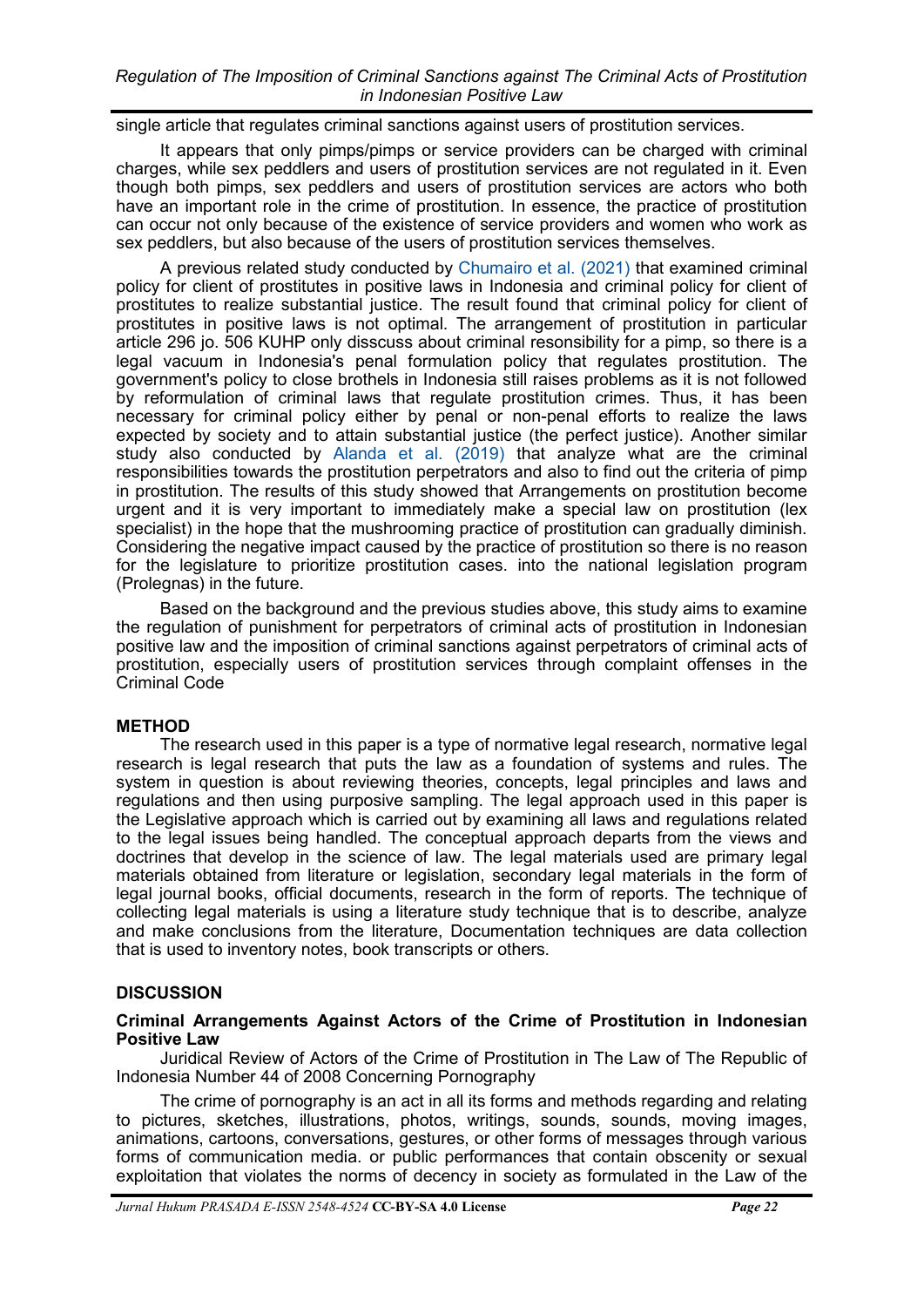Republic of Indonesia Number 44 of 2008 concerning Pornography and is subject to criminal sanctions for those who commit such acts.

The provisions that can be studied as a threat of punishment for perpetrators of criminal acts of prostitution both online and offline in the Law of the Republic of Indonesia Number 44 of 2008 concerning Pornography, are in Article 4 paragraph (2) letter c, namely "everyone is prohibited from providing pornographic services that are exploit or exhibit sexual activity". Based on the grammatical interpretation, the word exploitation of sexual activity can only ensnare pimps or prostitution service providers into a criminal act. The prostitution service provider or pimp is declared to have exploited sexual activity, with the object being a female sex worker, because there is a reward for the sex peddler in question.

Article 8 of Law Number 44 of 2008 concerning Pornography states that "everyone is prohibited from intentionally or with his consent from becoming an object or model containing pornographic content". If examined on the basis of the sentence "intentionally or with his consent", this article is often used to ensnare people who are objects of the pornographic content, such as photo models and sex peddlers.

Looking at all the articles in Law Number 44 of 2008 concerning Pornography relating to perpetrators of criminal acts of prostitution, there is absolutely not a single article that explains criminal sanctions against perpetrators of criminal acts of prostitution, especially users of prostitution services in the practice of prostitution both online as well as offline. In this law, it can only ensnare perpetrators of criminal acts of prostitution such as pornography service providers, pimps/pimps, people who finance and models or sex peddlers.

Juridical Review of Actors of The Crime of Prostitution in The Law of The Republic of Indonesia Number 19 of 2016 Concerning Amendments to Law Number 11 of 2008 Concerning Information and Electronic Transactions

Actually there are several parties who are the subject of online prostitution crimes, namely: [\(Pisani, 2008:65\)](#page-7-0)

Service users, namely people who open, download, access, or various other activities that smell pornographic carried out using website media from the internet;

Service providers, namely internet cafe owners or individuals who provide a place to access pornographic websites;

The owner of an online prostitution website, namely a person who provides online prostitution services via their website to users of online prostitution services;

Server owner, namely the person who provides a place for prostitution website owners to store their data so that it can be accessed by everyone.

The provisions of Article 27 paragraph (1) of the Law of the Republic of Indonesia Number 19 of 2016 concerning Electronic Information and Transactions, based on a grammatical interpretation that in the provisions "everyone intentionally and without rights distributes and or transmits and or makes accessible electronic information and or documents electronic content that has content that violates decency", does not explicitly regulate criminal sanctions for perpetrators of criminal acts of prostitution, especially users of prostitution services in online prostitution practices. The word "distributing" in a criminal act of prostitution, especially those carried out online, can only ensnare perpetrators of criminal acts of prostitution such as pimps or service providers, for example by offering the services of female sex workers through social networks, or uploading and disseminating content that contains pornographic elements. In addition, if female sex workers who spread or distribute their own sensual images online to attract prostitutes, they can also be charged with criminal sanctions in this article.

Juridical Review of The Criminal Act of Prostitution in The Law of the Republic of Indonesia Number 21 of 2007 Concerning Eradication Criminal Act of Human Trafficking

Currently, the crime of trafficking in persons is a crime with a very complex form and modus operandi because it is related to new forms of crime such as white color crime,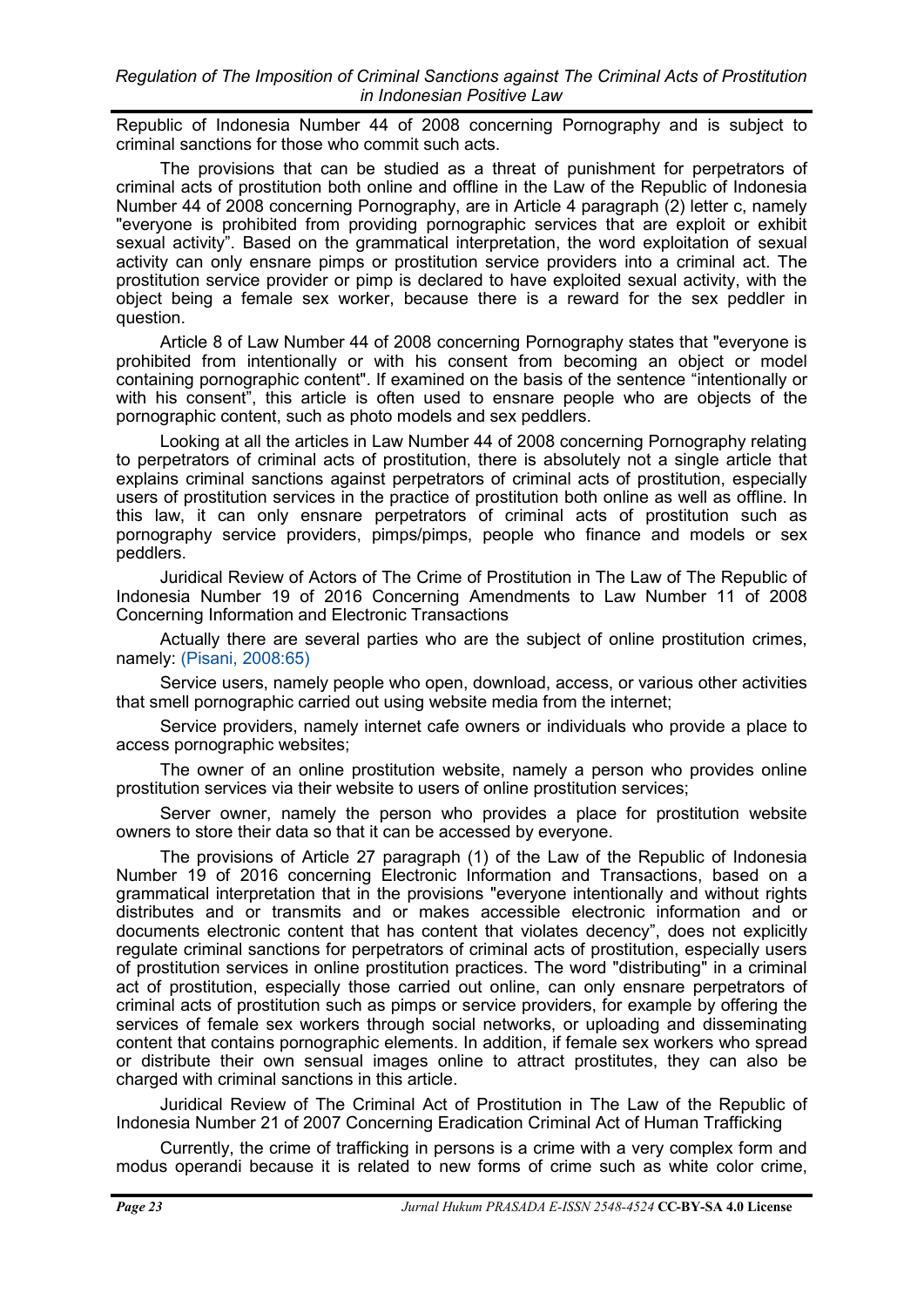organized crime and transnational crime [\(Ali & Pramono, 2011:7\).](#page-7-0) Trafficking according to the Indonesian Women's Coalition is any act of directing or inviting, transporting, moving from one place to another, handing over women to another person or group of people or sponsoring agents to do jobs that violate human rights and humanity, exploitation so as to provide benefits. to that person or group [\(Sedyaningsih, 2010:76\).](#page-7-0)

The crime of trafficking in persons, especially sexual exploitation, cannot be separated from the existence of perpetrators and victims. The perpetrator here is based on Article 12 of the Law of the Republic of Indonesia Number 21 of 2007 concerning the Eradication of the Criminal Act of Trafficking in Persons stating that any person who uses or exploits victims of trafficking in persons by means of sexual intercourse or other obscene acts with victims of the crime of trafficking in persons, employs victims of criminal acts. trafficking in persons to continue the practice of exploitation or take advantage of the proceeds of the criminal act of trafficking in persons shall be punished with the same punishment as referred to in Article 2, Article 3, Article, 4, Article 5, and Article 6, namely imprisonment for a minimum of 3 years and a maximum of 15 years and a minimum fine of Rp. 120,000,000.00 (one hundred and twenty million rupiah) and a maximum of Rp. 600,000,000.00 (six hundred million rupiah).

The pimp in the article above will fulfill the element as a perpetrator of the criminal act of trafficking in persons if in using or exploiting the victim to work as a commercial sex worker and taking advantage of the exploitation of the victim using threats of violence, use of violence, kidnapping, confinement, forgery, fraud, abuse of violence or position of vulnerability, debt bondage or the giving of payments or benefits. In this case, sexual exploitation is all forms of using sexual organs or other organs of the victim for profit, but is not limited to all activities of prostitution and obscenity.

In relation to perpetrators of criminal acts of prostitution, especially users of prostitution services, the provisions of Article 12 of the Law of the Republic of Indonesia Number 21 of 2007 concerning the Eradication of the Crime of Trafficking in Persons cannot be used to ensnare users of these prostitution services. The existence of the element "people who use or exploit victims of trafficking in persons by means of sexual intercourse or other obscene acts" in the article, if it is associated with perpetrators of abuse of prostitution services, is more relevant to be imposed on service providers or pimps.

Juridical Review of The Criminal Act of Prostitution in The Law of The Republic of Indonesia Number 1 of 1946 Concerning the Criminal Code

Prostitution is a form of crime that is very difficult to handle and this type of crime is mostly caused by economic factors in people's lives, where society itself gets the fulfillment of human needs [\(Purnomo, 2010:68\).](#page-7-0) Article 296 of the Criminal Code states that whoever intentionally causes or facilitates obscene acts by others and makes it a livelihood or habit, is threatened with a maximum imprisonment of one year and four months or a maximum fine of fifteen thousand rupiahs. Furthermore, Article 506 of the Criminal Code states that anyone who takes advantage of the obscene acts of a woman and makes her a prostitute, is threatened with a maximum imprisonment of one year.

Article 296 and Article 506 of the Criminal Code clearly stipulate the owners of brothels and pimps or people who contribute or intermediary in the practice of prostitution, because there is an element of profit taking, making women prostitutes and facilitating the practice of prostitution. In addition to pimps, the owner of a place that facilitates the practice of prostitution or termed a brothel, can also be charged with this article. Meanwhile, other perpetrators of criminal acts of prostitution such as sex peddlers and users of prostitution services cannot be charged with the provisions of Article 296 and Article 506 of the Criminal Code, because it clearly only regulates owners of embroidery houses, pimps and brokers or brokers from the practice of prostitution.

After being studied in depth and looking at the various explanations of the articles in the Indonesian positive law law, it is not at all clear and implicit that there is an article that regulates the punishment of perpetrators of criminal acts of prostitution, especially users of prostitution services. This shows that the user of prostitution services in a prostitution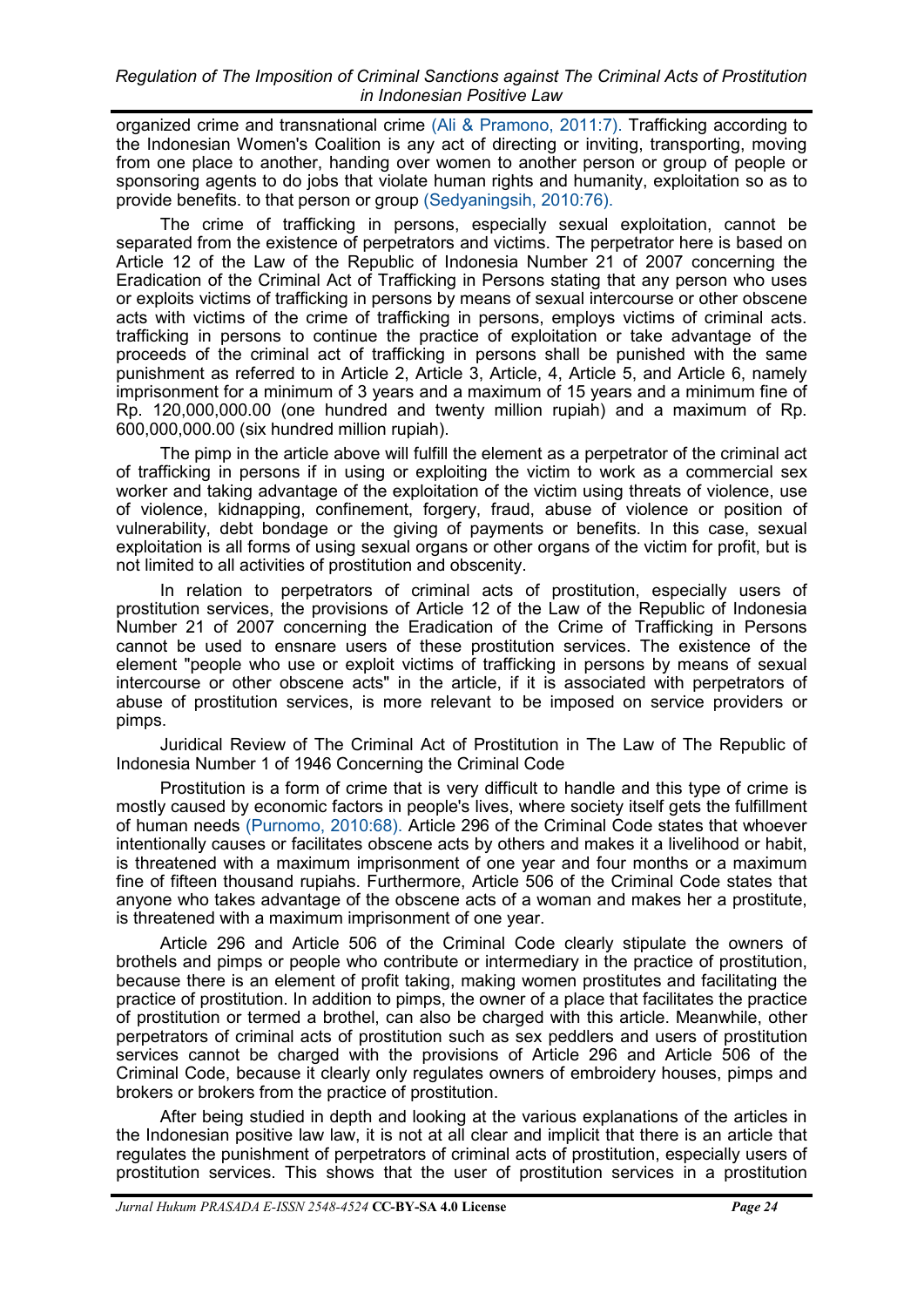practice is not an offense or an act that is against the law. So that the users of prostitution services themselves cannot be charged under the positive law that applies in Indonesia.

## **Imposition of Criminal Sanctions Against Perpetrators of Criminal Acts of Prostitution, Especially Users of Prostitution Services through Complaints in The Criminal Code**

An offense is an act that violates the law that has been committed intentionally or unintentionally by a person whose action can be accounted for and by law has been declared an act that can be punished. In criminal law, it is known as formal offense and material offense. What is meant by formal offenses are offenses whose formulation focuses on actions that are prohibited and threatened with criminality by law. Meanwhile, material offenses are offenses whose formulation focuses on the consequences that are prohibited and are punishable by law [\(Poernomo, 2010:45\).](#page-7-0)

According to Memories of van Teolichting, a complaint is required for certain offenses based on the consideration that the interference of the authorities in a particular case may result in greater harm to certain interests of the people who have been harmed than if the authorities did not intervene in certain cases. So that the decision whether someone who has harmed needs to be prosecuted or not by the authorities, it is left to the consideration of the person who has felt aggrieved [\(Prasetyo, 2014:15](#page-7-0)-17).

In relation to criminal acts that are included in the complaint offense, the complaint offense can be divided into two types, namely: [\(Prasetyo, 2014:27\)](#page-7-0)

## Absolute complaint offense (*absolute klacht delict*)

An absolute complaint offense is every crime committed, which can only be prosecuted by the public prosecutor if a complaint has been received from the person entitled to complain. As stated by Pompe that an absolute complaint offense is an offense in which in essence, the existence of a complaint is a *voorwaarde van vervolgbaarheir* or a condition so that the perpetrator can be prosecuted. The crimes included in the type of absolute complaint offense are crimes of humiliation, crimes of immorality, and crimes of revealing secrets.

Relative complaint offense (*relatieve klacht delict*)

Relative complaint offenses are crimes committed, which are not actually a complaint crime, but specifically for certain matters, which are actually needed as complaint offenses. As stated again by Pompe, that a relative complaint offense is an offense where the existence of a complaint is only a voorwaarde van vervolgbaarheir or a condition to be able to sue the perpetrator, namely when between the guilty person and the injured person there is a special relationship. Generally, this relative complaint offense can only occur in crimes such as:

Theft in the family, and crimes against other similar assets

Blackmail and threats

Embezzlement

Fraud

Users of prostitution services are one of the main subjects in the practice of prostitution, but the punishment only applies to pimps or service providers as well as owners of brothels in accordance with the provisions of Articles 296 and 506 of the Criminal Code. This does not at all reflect a sense of justice, because in the practice of prostitution there are interrelated subjects, namely pimps, prostitution service users and sex peddlers themselves.

The practice of prostitution is part of the act of adultery which is categorized as a crime without a victim, that in the Criminal Code, sex peddlers and users of prostitution services are classified as witness victims and not as perpetrators in their actions so that the positive Indonesian criminal law currently does not provide legal certainty against it. A sex peddler who prostitutes himself with or without a pimp is not a crime because it is not prohibited in Indonesian criminal law even though it violates from the point of view of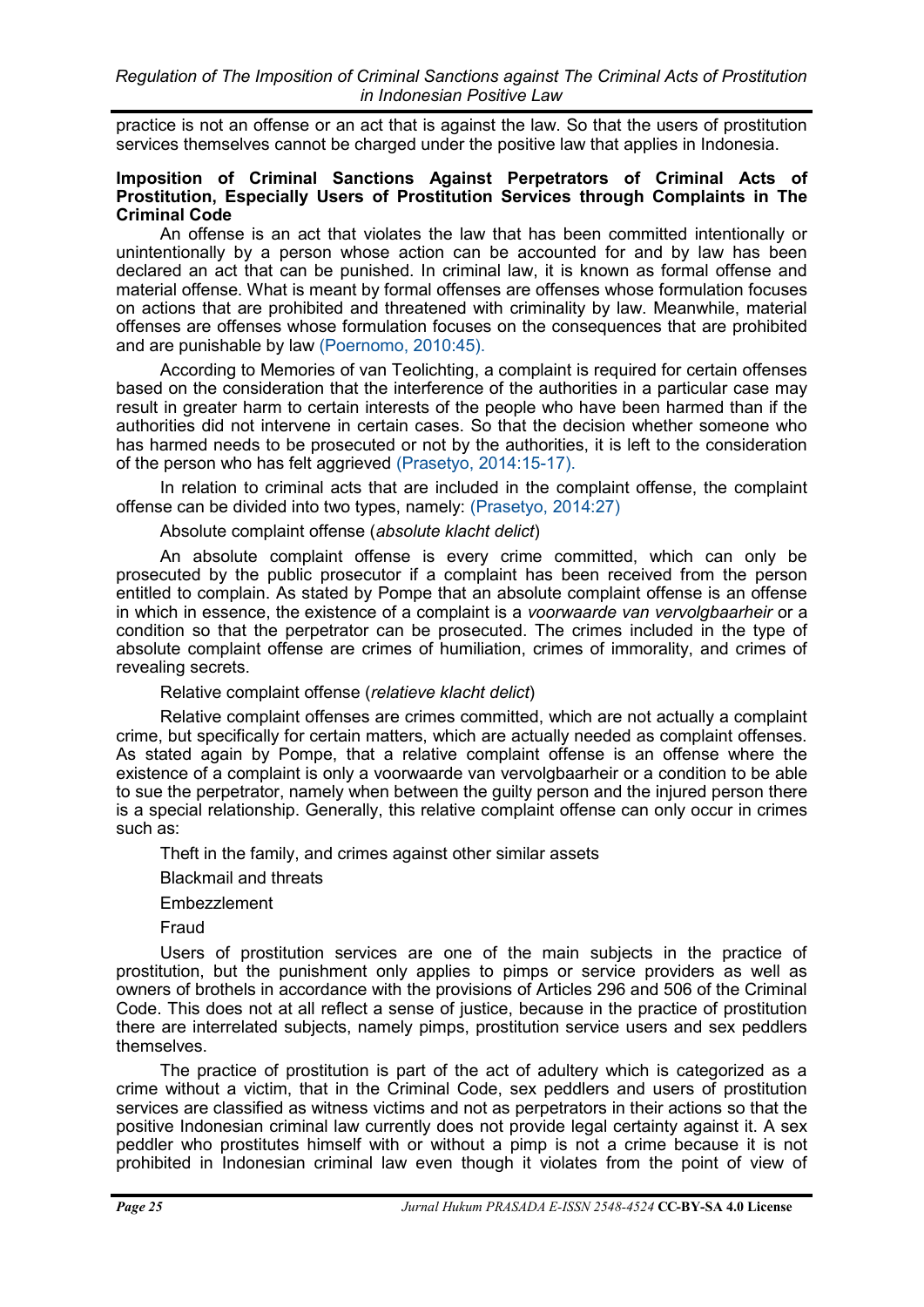<span id="page-6-0"></span>religion, customs, and morality in society, as well as users of prostitution services cannot be punished.

The act of adultery as contained in Article 284 paragraph (1) of the Criminal Code which stipulates that "threatened with a maximum imprisonment of nine months":

a. A married man who performs mujah (overspel),

even though it is known that Article 27 BW applies to him,

b. A married woman who performs mukah;

a. A man who participated in doing the deed, even though

knowing that the guilty party is married,

b. An unmarried woman who participated in the act

even though he knew that the guilty party had married and

Article 27 BW applies to him.

Article 284 of the Criminal Code which regulates adultery, must meet the following elements:

Damaging decency or decency (intercourse)

One/both of them are married/husband

One of them applies Article 27 of the Civil Code

The more complete explanation of adultery according to Article 284 of the Criminal Code is as follows:

Adultery according to Article 284 of the Criminal Code is sexual intercourse carried out by a man or woman who is married to a woman or a man who is not his wife or husband. In order to be included in this article, this intercourse must be done voluntarily, without any coercion from either party. What is meant by sexual intercourse is a competition between male and female genitalia which is usually carried out to get children, so the male genitalia must enter the female vagina, so that semen is released.

This article is an absolute complaint offense, which means that it cannot be prosecuted if there is no complaint from the husband or wife who has been harmed. This complaint must not be divided, meaning that the complaint of the aggrieved party applies to both parties who harm him, including his adulterous partner as well.

This article is an absolute complaint offense which means that it cannot be prosecuted if there is no complaint from the husband or wife as one of the injured parties. This article can also only apply to one of the prostitution service users or sex peddlers who already has an official partner or is bound by marriage and then the partner complains about the actions of his partner who engages in prostitution, therefore if the prostitution service user and sex peddler are not yet bound by marriage, then it cannot be punished under this article.

## **CONCLUSION**

Indonesia's positive law only regulates the punishment of service providers, both brothel providers and pimps/pimps. And not at all expressly and implicitly there is an article that regulates criminal sanctions against users of prostitution services and sex peddlers. This shows that Indonesian positive law views that prostitution service users in a prostitution activity are not an offense or an act that is against the law. So that users of prostitution services and sex peddlers cannot be criminally charged under positive law in force in Indonesia.

Users of prostitution services can also be charged with adultery, as regulated in Article 284 of the Criminal Code with a maximum penalty of 9 months imprisonment. However, the implication of this adultery offense is that it is an absolute complaint offense, so there must be a complaint from a legitimate partner, namely the husband or wife of the adulteress. If there is no complaint, then the prostitution service user cannot be said to have committed a criminal act as regulated in Article 284 of the Criminal Code.

*Jurnal Hukum PRASADA E-ISSN 2548-4524* **CC-BY-SA 4.0 License** *Page 26*